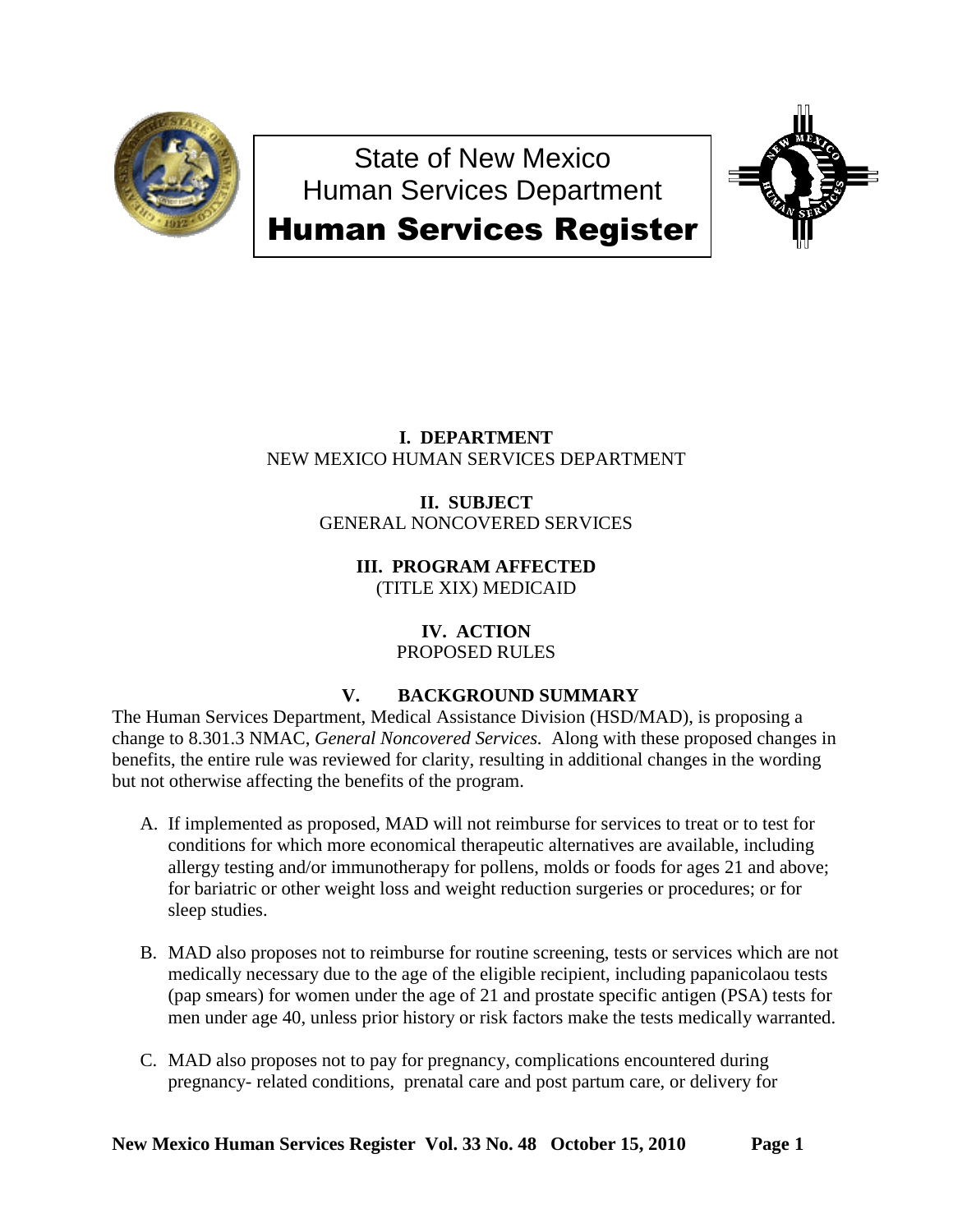services for a surrogate mother for which an agreement or contract between the surrogate mother and another party exists.

The reduction in payments for the above three changes in the Medicaid fee-for-service program is estimated to be \$720,000 annually

Though not included in the rule because payment levels are not placed in the actual rule but, rather, are published on the Medical Assistance Division website, the Department is also proposing to change the payment level of elective cesarean sections. The Department is proposing to pay elective cesarean section deliveries at the same rate as for vaginal deliveries.

| Code  | <b>Current Physician Rate</b> | Proposed Rate | Reduction |
|-------|-------------------------------|---------------|-----------|
| 59510 | \$2,164.73                    | \$1,909.67    | 13%       |
| 59514 | \$1,142.71                    | \$968.26      | 18%       |
| 59515 | \$1,286.17                    | \$1,080.18    | 19%       |

The lower rate will not apply when the cesarean section is not considered to be elective due to one of the following reasons:

- · The mother has already had a cesarean section in a previous pregnancy.
- · The mother has a serious medical condition that requires emergency treatment.
- · The mother has an infection that may be transmitted to the baby, such as herpes or HIV (Human Immunodeficiency Virus).
- · The mother is delivering twins, triplets, or more.
- · The baby is in a breech or transverse position.
- · The baby is showing signs of severe fetal distress requiring immediate delivery.

In order to distinguish between an elective and non-elective cesarean section when billing, one of the above three procedure codes, the primary and assistant surgeon, if an assistant is required, must use a modifier U1 when billing for non-elective cesarean sections. Non-elective cesarean sections will receive current reimbursement rates when billed with the "U1" modifier.

The following cesarean procedure codes do not require a modifier and will continue to receive current reimbursement rates because the description of the code itself indicates that the cesarean section was not an elective procedure because a vaginal delivery was initially attempted:

59620 59622

The reduction in payments for this change in the Medicaid fee-for-service program is estimated to be \$656,000 annually.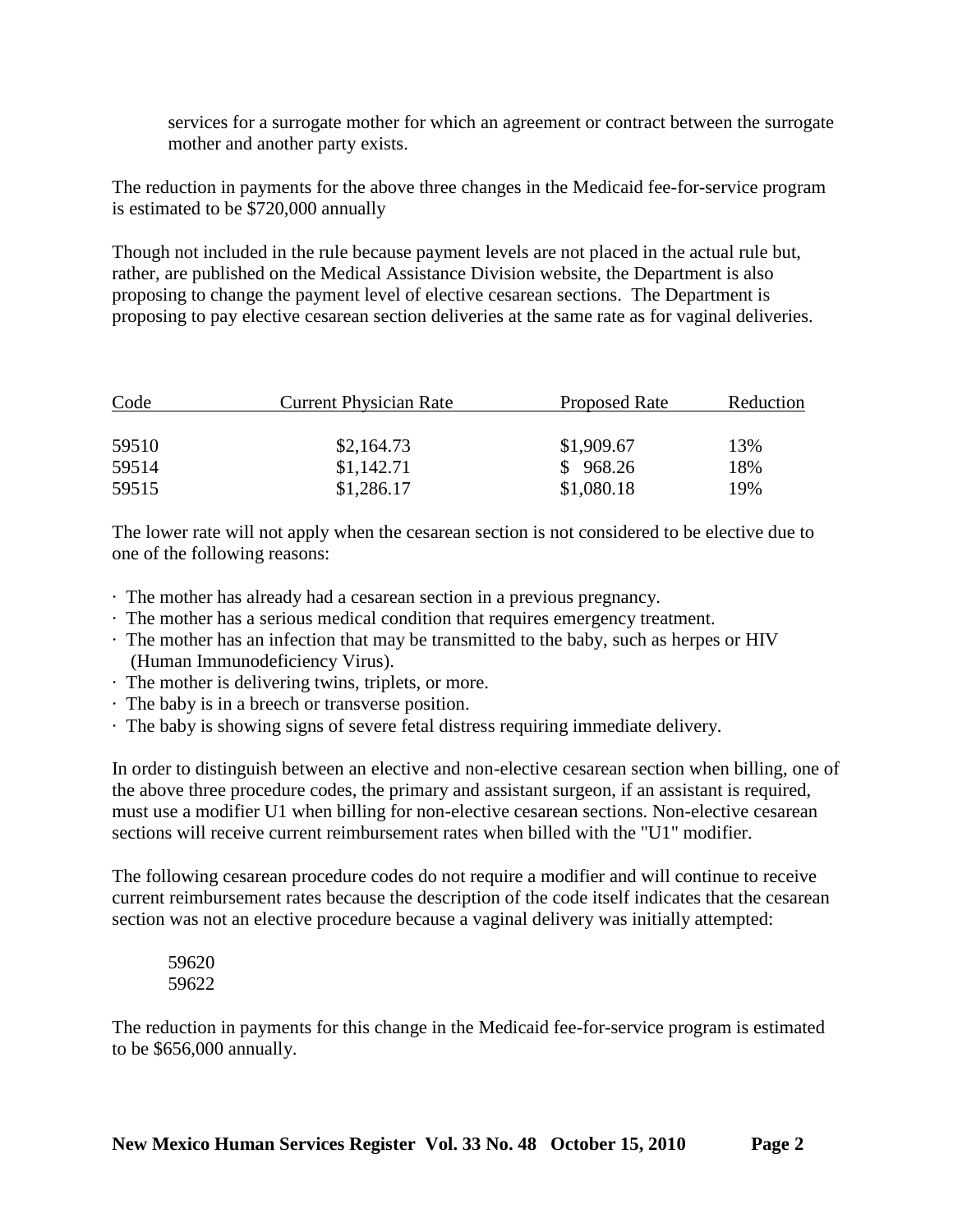Other changes in the rule being proposed at this time include replacing outdated word usage, such as Medicaid with MAD, the Medical Assistance Division.

At this time there is a serious shortfall in state revenues which has resulted in reductions in many state agency budgets. The New Mexico Medicaid program budget is no exception. Program costs are outpacing available revenues. Therefore, the Department has looked at program benefits to determine changes that can be made while still providing medically appropriate services. The Department believes these changes are consistent with the benefits typically available from other insurers.

## **VI. RULES**

These proposed rule changes refer to 8.301.3 NMAC of the Medical Assistance Program Policy Manual. This register is available on the Medical Assistance Division web site at [www.hsd.state.nm.us/mad/registers/2010](http://www.hsd.state.nm.us/mad/registers/2010) . The proposed rule changes are attached to the register. If you do not have Internet access, a copy of the rules may be requested by contacting the Medical Assistance Division at 505-827-3156.

## **VII. EFFECTIVE DATE**

The Department proposes to implement these rules effective February 1, 2011.

.

## **VIII. PUBLIC HEARING**

A public hearing to receive testimony on these proposed rules will be held at 9 a.m. on Wednesday, December 15, 2010 in the ASD conference room, Plaza San Miguel, 729 St. Michael's Drive, Santa Fe..

If you are a person with a disability and you require this information in an alternative format or require a special accommodation to participate in the public hearing, please contact the Division toll free at 1-888-997-2583 and ask for extension 7-3156. In Santa Fe call 827-3156. The Department's TDD system may be accessed toll-free at 1-800-659-8331 or in Santa Fe by calling 827-3184. The Department requests at least ten (10) days advance notice to provide requested alternative formats and special accommodations.

Copies of all comments will be made available by the Medical Assistance Division upon request by providing copies directly to a requestor or by making them available on the MAD website or at a location within the county of the requestor.

#### **IX. ADDRESS**

Interested persons may address written or recorded comments to:

Kathryn Falls, Secretary Human Services Department P.O. Box 2348 Santa Fe, New Mexico 87504-2348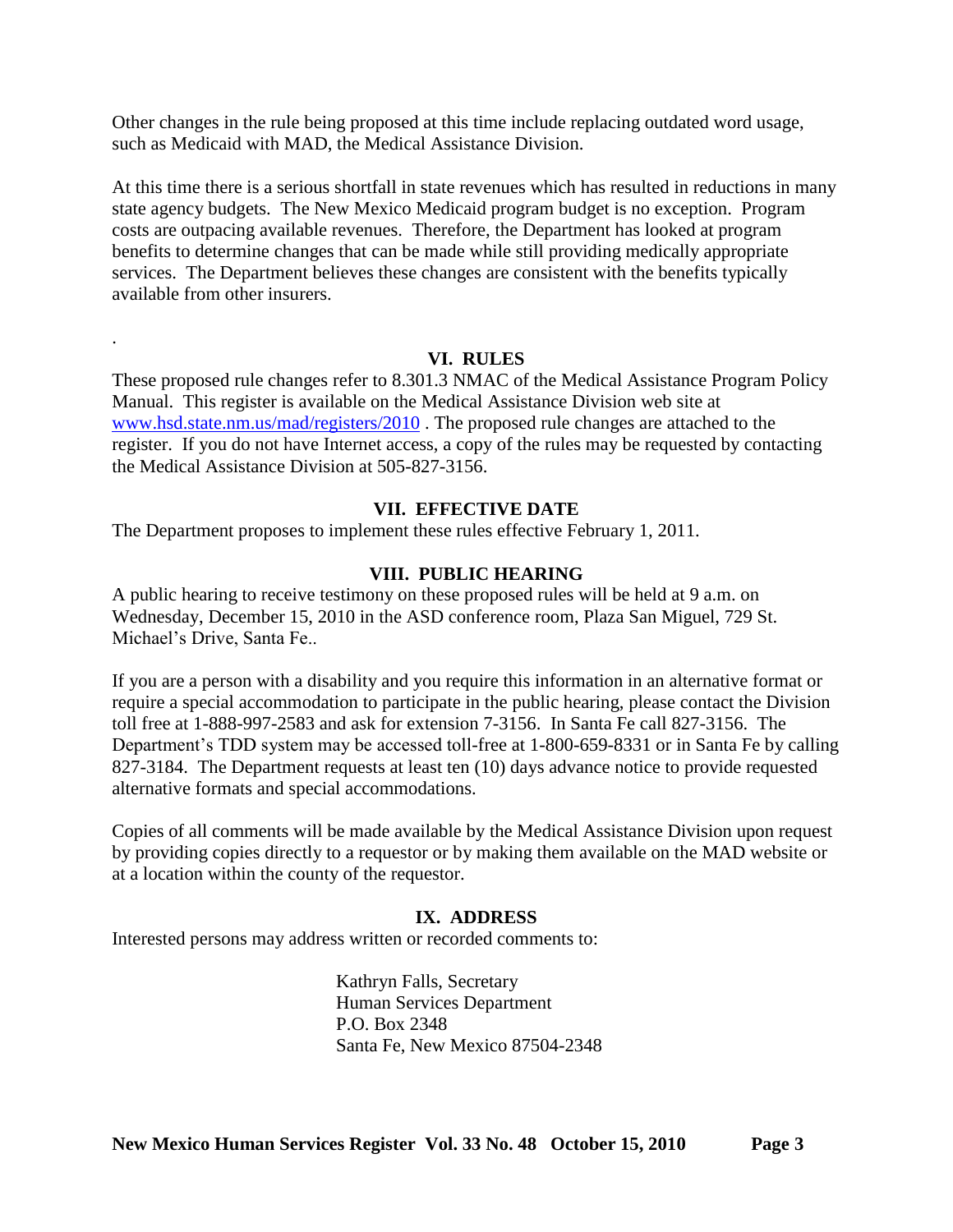These comments must be received no later than 5:00 p.m. on December 15, 2010. Written and recorded comments will be given the same consideration as oral comments made at the public hearing. Interested persons may also address comments via electronic mail to: [Magdalena.Romero@state.nm.us.](mailto:Magdalena.Romero@state.nm.us)

## **X. PUBLICATION**

Publication of these rules approved by:

KATHRYN FALLS, SECRETARY HUMAN SERVICES DEPARTMENT